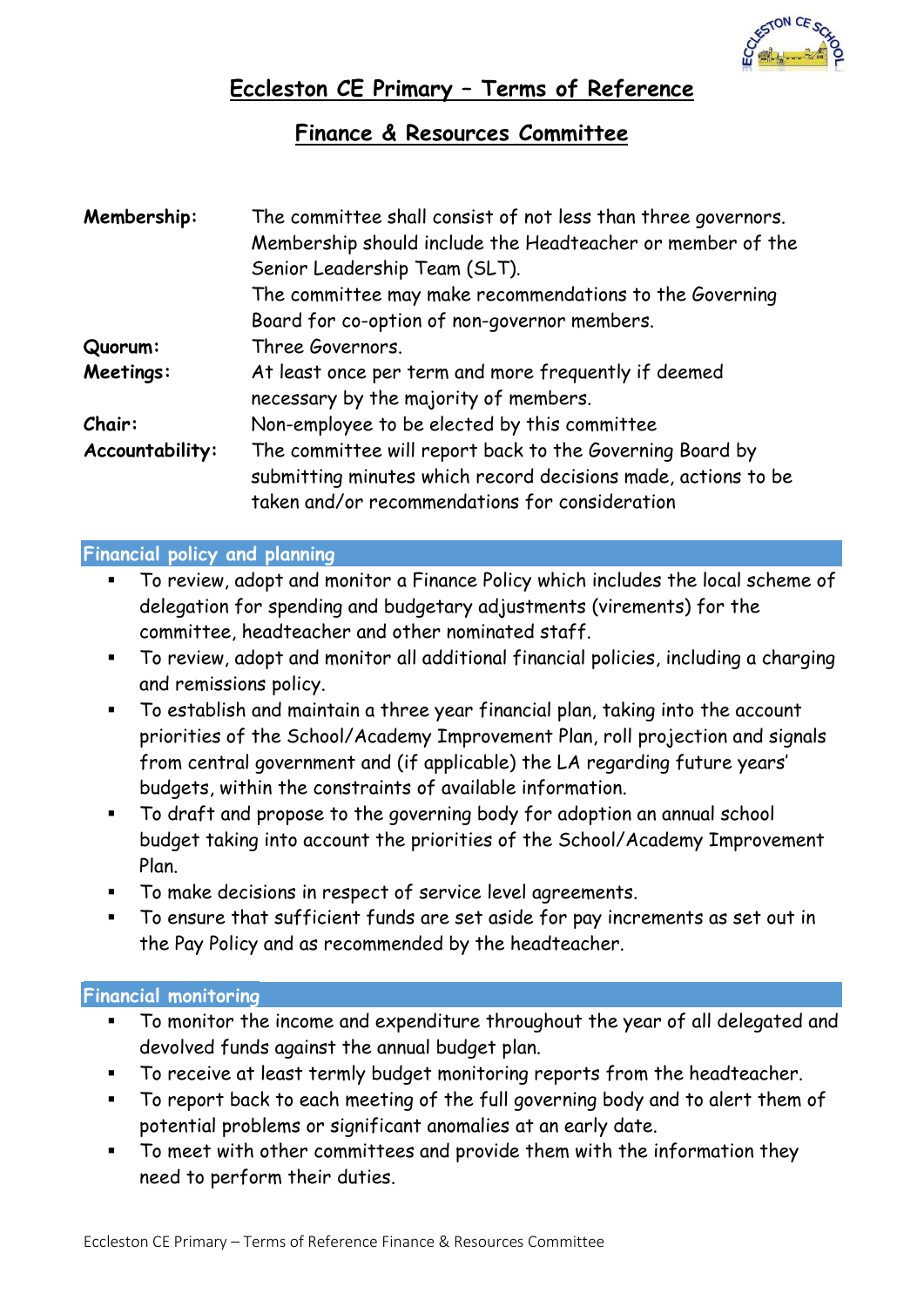

- Subject to the local scheme of delegation, to approve any budgetary adjustments that will from time to time be necessary in response to the evolving requirements of the school.
- Local authority maintained schools:
	- To review, complete and submit the School Financial Value Standard (SFVS).
	- To undertake any remedial action identified as part of the SFVS.
	- To receive and act upon any issues identified by a local authority audit.
- Academies:
	- To prepare the Trustees Report to form part of the Statutory Accounts of the governing body and for filing in accordance with Companies Act requirements.
	- To receive auditors' reports and to recommend the governing body action as appropriate in response to audit findings.
	- To recommend to the full governing body the appointment or reappointment of the auditors

#### **Premises**

- To provide support and guidance for the governing body and the headteacher on all matters relating to the maintenance and development of the premises and grounds, including Health and Safety.
- To ensure that an annual inspection of the premises and grounds takes place and a report is received identifying any issues.
- To inform the governing body of the report and set out a proposed order of priorities for maintenance and development, for the approval of the governing body.
- To arrange professional surveys and emergency work as necessary.
	- *The headteacher is authorised to commit expenditure without the prior approval of the committee in any emergency where delay would result in further damage or present a risk to the health and safety of pupils or staff. In this event the headteacher would normally be expected to consult the committee chair at the earliest opportunity.*
- To create a project committee where necessary to oversee any major developments.
- To establish and keep under review an Accessibility Plan and a Building Development Plan
- To review, adopt and monitor a Health and Safety policy.
- To ensure that the governing body's responsibilities regarding litter, refuse and dog excrement are discharged according to Section 89 of the Environmental Protection Act 1990, so far as is practicable.